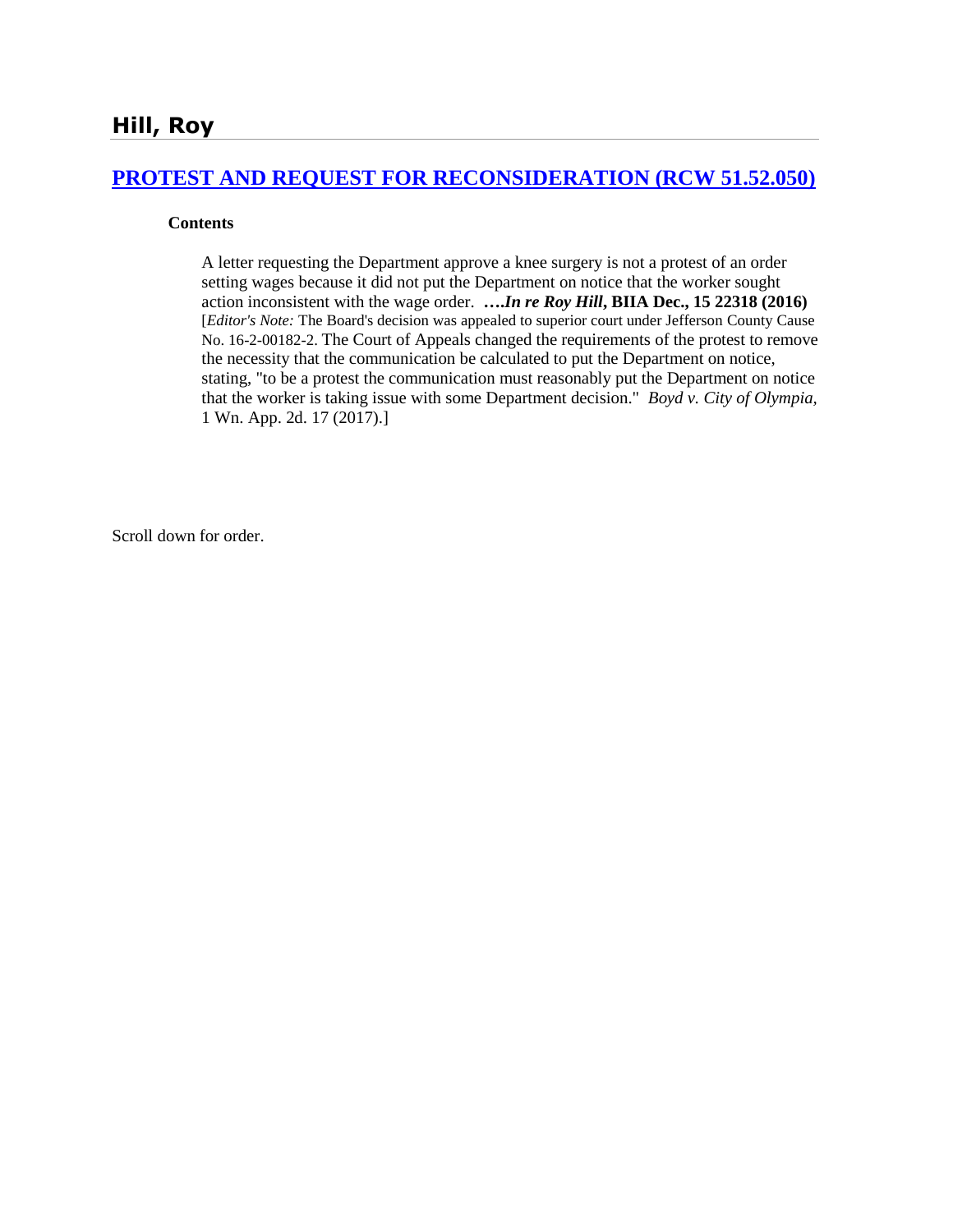#### **BEFORE THE BOARD OF INDUSTRIAL INSURANCE APPEALS STATE OF WASHINGTON**

**)**

### **IN RE: ROY L. HILL ) DOCKET NO. 15 22318**

#### **CLAIM NO. AQ-84215 ) DECISION AND ORDER**

The only issue in this appeal is whether Roy L. Hill filed a timely Protest and Request for Reconsideration to a wage order issued by the Department of Labor and Industries (Department) on January 14, 2015. Mr. Hill presented two theories: (1) the order was not communicated to him within the meaning of RCW 51.52.050(1) because of his learning disability or, alternatively, (2) that his March 11, 2015 letter was a timely protest. The Department asserted the January 14, 2015 order was mailed and received at the correct address and no timely appeal was filed by Mr. Hill. The Department Order is **AFFIRMED.**

### **DISCUSSION**

At hearing Mr. Hill raised the questions of whether the January 14, 2015 Department wage order (Exhibit 11) was communicated to him due to his learning disability, or whether Mr. Hill's letter dated March 11, 2015 (Exhibit 15) should be considered a protest to the January 14, 2015 Department order. Our industrial appeals judge found that Mr. Hill's March 11, 2015 letter was a timely protest to the January 14, 2015 Department order.

The facts of the case show that the January 14, 2015 Department order was properly communicated to Mr. Hill even though he had a learning disability. Although the original mailing of the January 14, 2015 order was returned to the Department, it was remailed to Mr. Hill with his updated address on February 9, 2015. Nothing in the record indicates that the letter was again returned to the Department. Mr. Hill initially testified that he did not receive a wage order in January or February 2015. Mr. Hill then recalled receiving a letter that he wanted his mother to read to him. He even telephoned the Department about the letter.

Due to his reading and comprehension difficulties, Mr. Hill wanted his mother to read the letter to him but she was not available. Mr. Hill testified that he recognized the envelope to know when a mailing was from the Department, and he was aware he needed to have it explained to him and to find out what it was about. It should be noted that Mr. Hill's March 11, 2015 letter was accompanied by three other letters; one from his mother, one from his sister, and one from a family friend. Although Mr. Hill indicated his mother was not available to read the January 14, 2015 letter to him, there is no evidence as to whether these other individuals known to him were unavailable as well.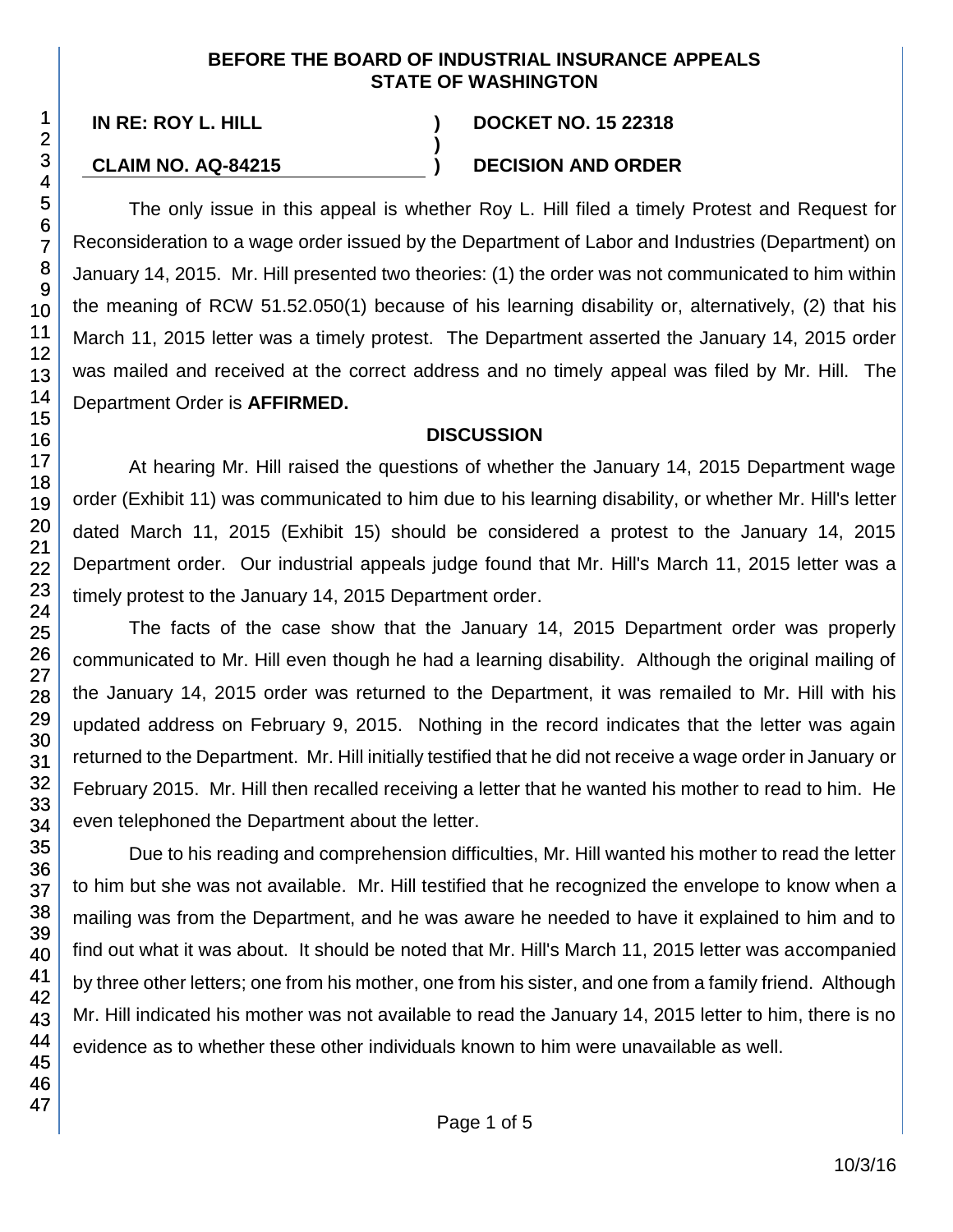Taken as a whole, the evidence shows that the Department communicated the January 14, 2015 order to Mr. Hill's correct address on February 9, 2015. As the Board has long held, proof that a Department order was mailed on a particular date, with proper address and sufficient postage, creates a presumption the order was received in the due course of mailing. No persuasive testimony or other evidence was presented to overcome the presumption.<sup>1</sup>

The January 14, 2015 Department order was communicated to Mr. Hill on February 9, 2015, after it was remailed to Mr. Hill following his change of address. Mr. Hill sent a letter to the Department dated March 11, 2015. The parties stipulated at hearing that the March 11, 2015 letter (Exhibit 15) was received by the Department within 60 days of the order dated January 14, 2015. Mr. Hill began the letter with the phrase, "This is my written request for reconsideration with the Department of L&I" (Exhibit 15). Mr. Hill's letter goes on at length regarding Mr. Hill's surgeon and treatment concerns. Multiple letters from other individuals accompanied the March 11, 2015 letter. Notably, the March 11, 2015 letter does not reference the January 15, 2015 Department order. Also, it does not mention anything about wages, wage calculations, or a wage order. The next possible protest of the January 14, 2015 order was the protest letter from Mr. Hill's attorney dated September 28, 2015 (Exhibit 17), which is well beyond the 60-day time limit.

The Board has pointed out that a Protest and Request for Reconsideration, ". . . is sufficient if the Department receives a written document, filed within the time allowed by law, which is reasonably calculated to put the Department on notice that the party submitting the document is requesting action inconsistent with the Department."<sup>2</sup> *In re Anderson<sup>3</sup>* is another case where the Board discussed the content required for a valid protest. In *Anderson*, the Board found a general protest letter was a timely filed protest to an order where the Department set forth the claimant's time-loss compensation rate because the protest showed the employer understood from the order that the Department planned on charging a considerable amount of time-loss compensation benefits to its account.<sup>4</sup>

In the present case, no such adverse language is found in the March 11, 2015 letter from Mr. Hill, nor in the letters sent with the March 11, 2015 letter. The March 11, 2015 letter merely requested that the Department approve a knee replacement surgery and discussed delay in treatment. Unlike the situation in *Anderson*, the March 11, 2015 letter with attachments contains no

l

*In re Edward Morgan*, BIIA Dec., 09,667 (1959).

*In re Mike Lambert,* BIIA Dec., 91 0107 (1991).

*In re David E. Anderson*, Dckt No. 02 17664 (October 19, 2004).

*Anderson,* at 2.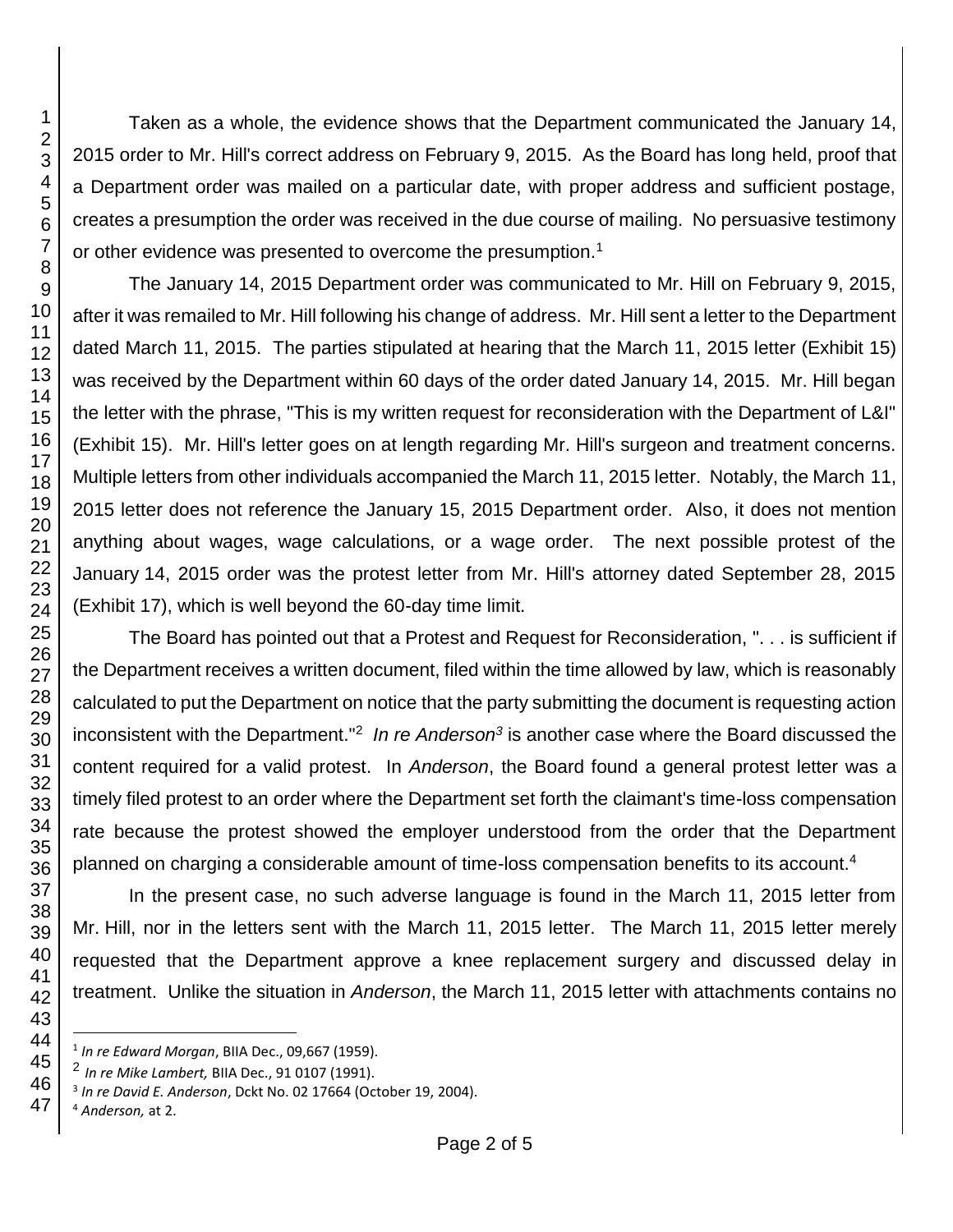language to reasonably put the Department on notice that Mr. Hill sought action inconsistent with the January 14, 2015 wage order.

# **DECISION**

In Docket No. 15 22318, the claimant, Roy L. Hill, filed a protest with the Department of Labor and Industries on October 12, 2015. The Department forwarded it to the Board of Industrial Insurance Appeals as an appeal. The claimant appeals a Department order dated October 7, 2015. In this order, the Department declined to reconsider a wage order dated January 14, 2015 because the claimant's protest was not received within the 60-day time limitation. This order is correct and is affirmed.

# **FINDINGS OF FACT**

- 1. The Department of Labor and Industries issued an order on January 14, 2015. This notice was mailed to an address where the claimant, Roy L. Hill, did not reside.
- 2. On February 3, 2015, Mr. Hill provided the Department with his correct mailing address.
- 3. On February 9, 2015, the Department mailed the January 14, 2015 order to Mr. Hill's correct mailing address.
- 4. On March 11, 2015, Mr. Hill's mother drafted a letter for Mr. Hill that stated, "This is my written request for reconsideration with the Department of L&I." Letters from other individuals were attached to the March 11, 2015 letter.
- 5. The March 11, 2015 letter and attachments from Mr. Hill was received by the Department of Labor and Industries within 60 days of January 14, 2015.
- 6. The March 11, 2015 letter and attachments from Mr. Hill do not reference the January 15, 2015 Department order. Also, they do not mention anything about wages, wage calculations, or a wage order.
- 7. The March 11, 2015 letter and attachments contain no language to reasonably put the Department on notice that Mr. Hill sought action inconsistent with the January 14, 2015 wage order.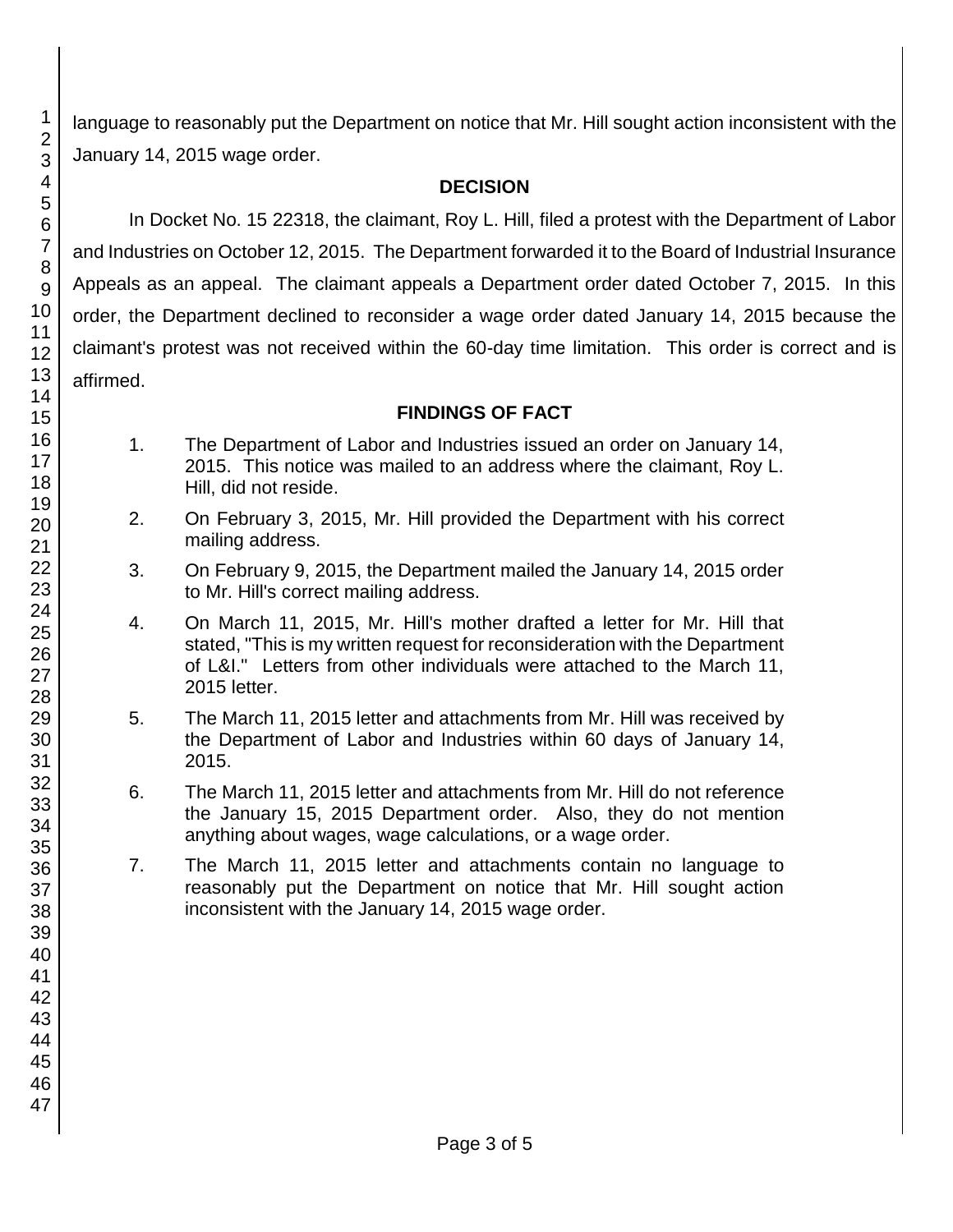|    |                                                                                                                                                                                            | <b>CONCLUSIONS OF LAW</b>                    |             |
|----|--------------------------------------------------------------------------------------------------------------------------------------------------------------------------------------------|----------------------------------------------|-------------|
| 1. | The Board of Industrial Insurance Appeals has jurisdiction over the parties<br>and subject matter in this appeal.                                                                          |                                              |             |
| 2. | Roy L. Hill did not file a timely Protest and Request for Reconsideration<br>with the Department from the Department order dated January 14, 2015,<br>within the meaning of RCW 51.52.050. |                                              |             |
| 3. | The Department order dated October 7, 2015, is correct and is affirmed.                                                                                                                    |                                              |             |
|    | Dated: October 3, 2016.                                                                                                                                                                    |                                              |             |
|    |                                                                                                                                                                                            | <b>BOARD OF INDUSTRIAL INSURANCE APPEALS</b> |             |
|    |                                                                                                                                                                                            | <u>/s/</u><br>DAVID E. THREEDY               | Chairperson |
|    |                                                                                                                                                                                            |                                              |             |
|    |                                                                                                                                                                                            |                                              |             |
|    |                                                                                                                                                                                            | <u>/s/</u><br>JACK S. ENG                    | Member      |
|    |                                                                                                                                                                                            |                                              |             |
|    |                                                                                                                                                                                            |                                              |             |
|    |                                                                                                                                                                                            |                                              |             |
|    |                                                                                                                                                                                            |                                              |             |
|    |                                                                                                                                                                                            |                                              |             |
|    |                                                                                                                                                                                            |                                              |             |
|    |                                                                                                                                                                                            |                                              |             |
|    |                                                                                                                                                                                            |                                              |             |
|    |                                                                                                                                                                                            |                                              |             |
|    |                                                                                                                                                                                            |                                              |             |
|    |                                                                                                                                                                                            |                                              |             |
|    |                                                                                                                                                                                            |                                              |             |
|    |                                                                                                                                                                                            |                                              |             |
|    |                                                                                                                                                                                            |                                              |             |
|    |                                                                                                                                                                                            |                                              |             |